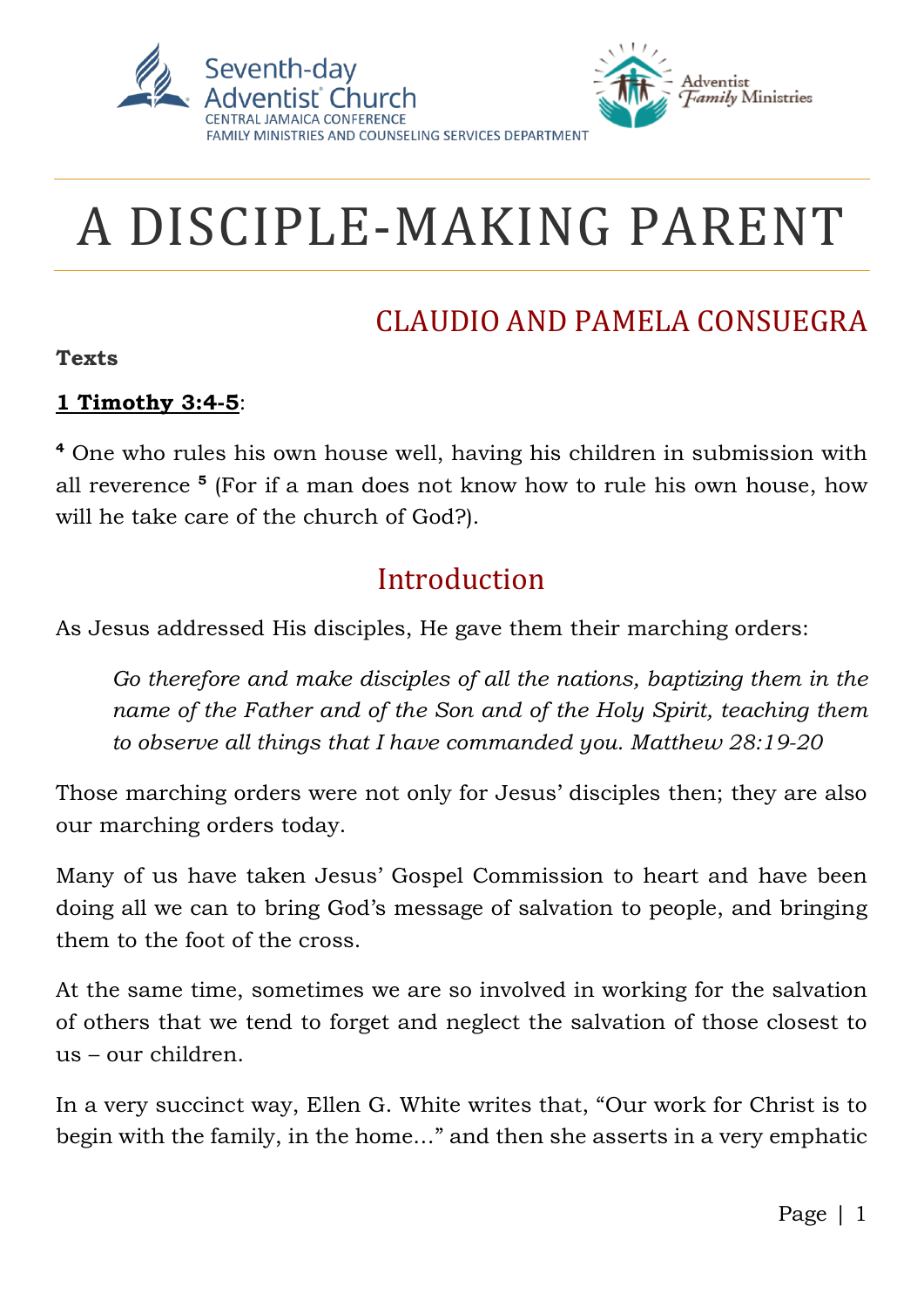



way, "There is no missionary field more important than this" (White, *The Adventist Home,* p.53)

The work of pastors, teachers, evangelists, or missionaries is extremely important and has yielded marvellous results, but the work that each of us get to do in our homes is crucial to the salvation of our children.

We all have been sent to the world to make disciples for Jesus. What we sometimes forget is that our children also need to be disciples of Jesus. And we, their parents, are the disciple-makers of our children.

Even in Moses' day God taught the Israelites about the crucial role disciplemakers parents play in the life of their children. Through Moses, God instructed the Hebrews on the way to the Promised Land.

*And these words which I command you today shall be in your heart. You shall teach them diligently to your children, and shall talk of them when you sit in your house, when you walk by the way, when you lie down, and when you rise up. You shall bind them as a sign on your hand, and they shall be as frontlets between your eyes. You shall write them on the doorposts of your house and on your gates. Deuteronomy 6:6-9.*

In the New Testament, the Apostle Paul wrote to young pastor Timothy about the role of parenting among those who are in leadership positions as "one who rules his own house well, having his children in submission with all reverence" (1 Timothy 3:4-5).

In the Old Testament we read of Eli the Priest who was disqualified from leadership because he did not restrain his children from doing wrong (1 Samuel 3:12-13).

So we need to ask ourselves, what kind of parents are we? One who is permissive? Who allows their children to do anything, go anywhere, without any kind of restraint or guidance?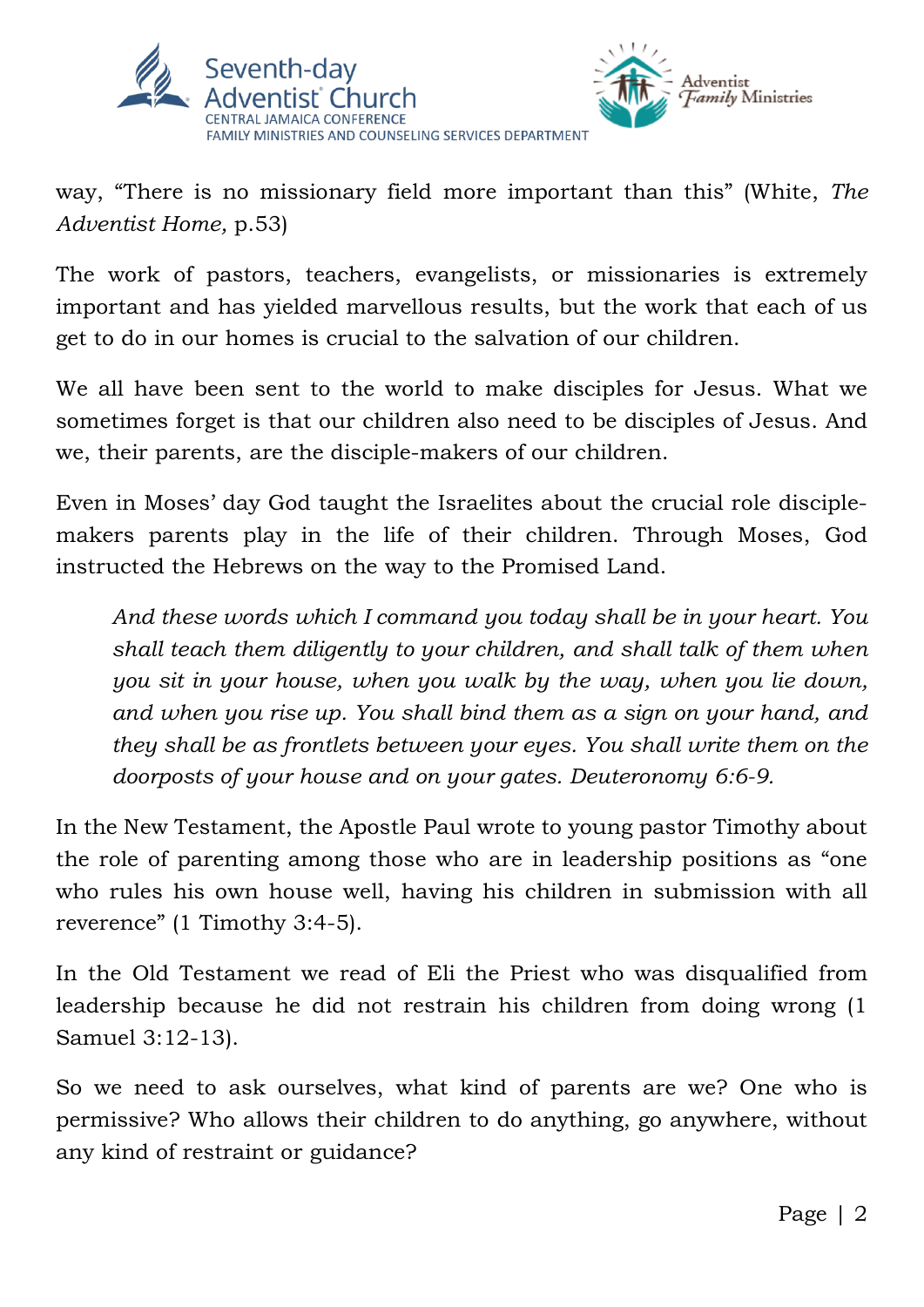



Or are we the type of parents who, with God's help and His wisdom, guide and lead our children to be followers of Jesus?

Are we disciple-making parents?

Some parents are…

#### I. Lifeguard parents – the type that often rescue their child from the consequences of their actions.

None of us like to see our children suffer, even if it is as a result of their own choices, their own decisions, their own actions.

And yet, letting them experience failure, letting them experience the consequences of their own decisions may be the best lessons for the rest of their life.

One of the those things we need to teach and remind our children of regularly is what Paul said,

*Do not be deceived, God is not mocked; for whatever a man sows, that he will also reap. Galatians 6:7*

Other parents are…

#### II. Ocean-wave parents – coming and going, inconsistent

Children need the consistency and security of a healthy home. If you tell them they can't do something one day and the next day you allow it, they won't know what to expect from day to day.

Two verse in the book of Provers remind us of the importance of the fair guidance and correction children crave from their parents: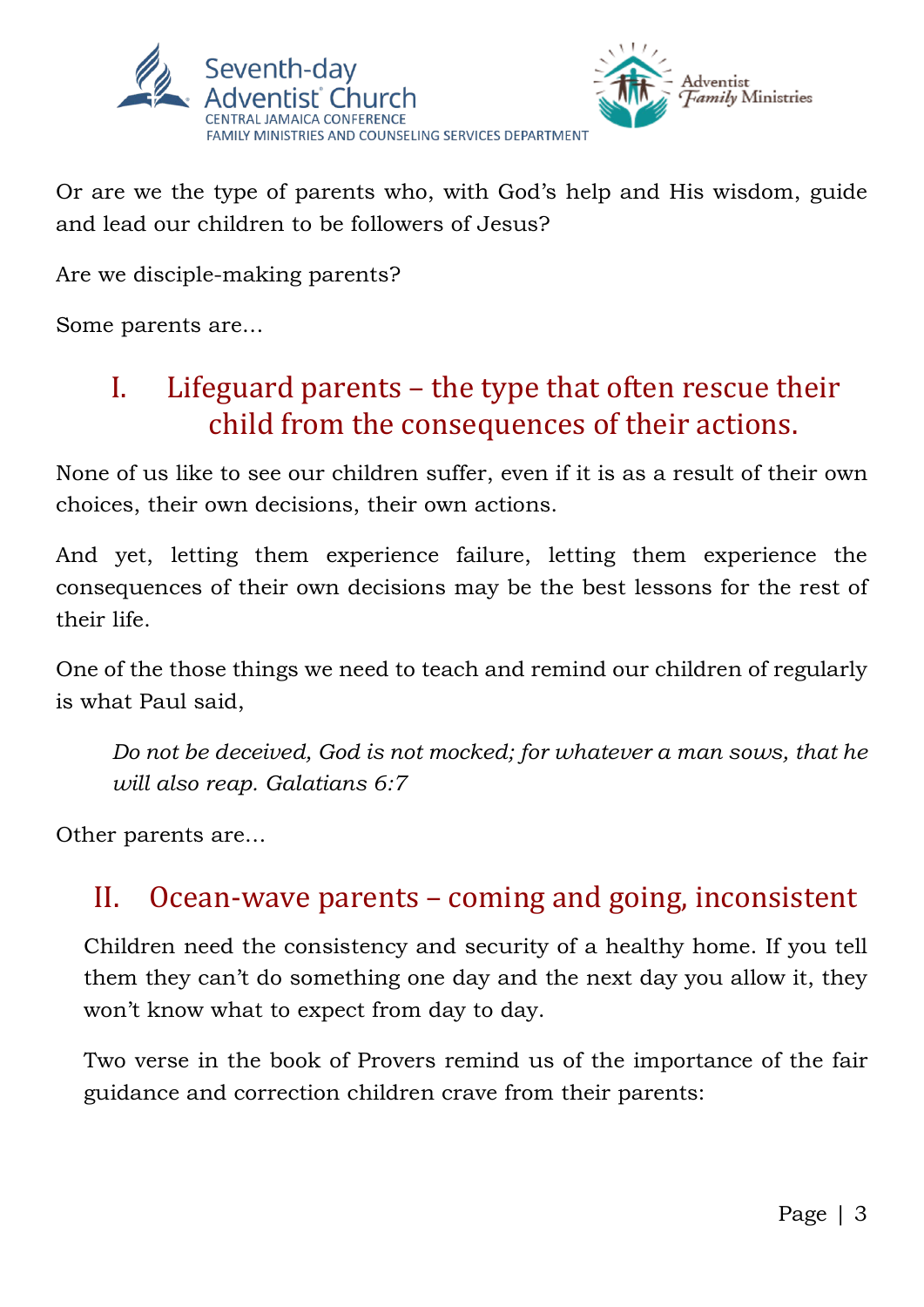



*The rod and rebuke give wisdom, but a child left to himself brings shame to his mother. Correct your son, and he will give you rest; Yes, he will give delight to your soul. Proverbs 28:15, 17*

Your children need the correction, discipline, and guidance from their parents if they will become disciples of Jesus.

By the way, correction and discipline must never become punishment and abuse.

In fact, the word discipline comes from the same root as disciple. The goal of discipline is not to break a child's will and force them to submit. Rather, the goal of discipline is to guide them to become disciples. Jesus led His disciples gently, wisely, and patiently; not angrily, impatiently, or abusively.

Keep in mind that discipline is not something you *do to* your child, but something you *do for* your child.

The author of Proverbs writes,

*Discipline your son, for there is hope; do not set your heart on putting him to death. Proverbs 19:18, ESV*

Discipline, loving discipline, is one of the best things a parent can go for their children. Or as a motivational speaker Zig Ziglar said,

*The child who has not been disciplined with love by his little world will be disciplined, generally without love, by the big world.*

Other parents are…

## III. Railroad track parents

While these parents may have the same goals and desires in mind, they work separately, without consulting with each other as to the best way to lead, guide, teach, or discipline their children.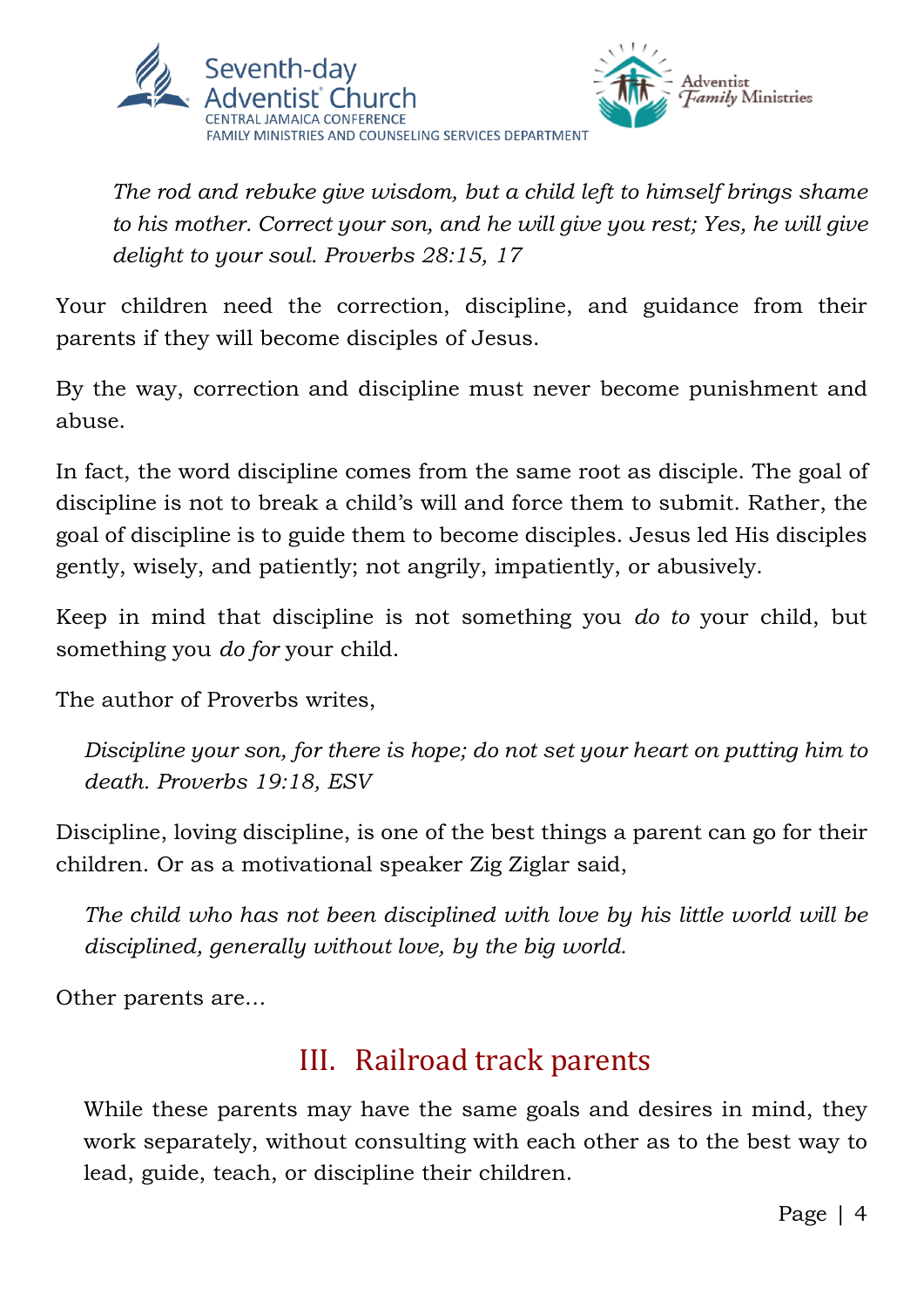



Like railroad tracks, they live parallel lives, going in the same direction, but not working in unity as they try to disciple their children. Of these types of parents the prophet Amos asks the question, "Can two walk together, unless they are agreed?" (Amos 3:3)

## Disciple-Making

The best example of disciple-making found in the New Testament is that set by Jesus Himself.

As Jesus began His messianic ministry, He surrounded Himself with a group of men whom He would train to be His disciples.

As Jesus preached His first public message, the first sermon delivered to the multitude gathered on the slope of a hill overlooking the Sea of Galilee, Jesus began to set the stage for His instructions for those who wished to follow Him.

In most cultures today when a teacher delivers their instructions to their students they stand up, but in Jesus' time Jewish teachers would sit to expound the Scriptures, often with disciples sitting at their feet.

For many, the *Sermon on the Mount* was Jesus' manual for beginner or "rookie" disciples.

While describing the scene, Ellen White writes that:

*The time had come for the disciples who had been more closely associated with Christ to unite more directly in His work, that these vast throngs might not be left uncared for, as sheep without a shepherd…A great work was yet to be accomplished for these disciples before they would be prepared for the sacred trust that would be theirs when Jesus should ascend to heaven…Jesus saw in them those whom He could train and discipline for His great work.*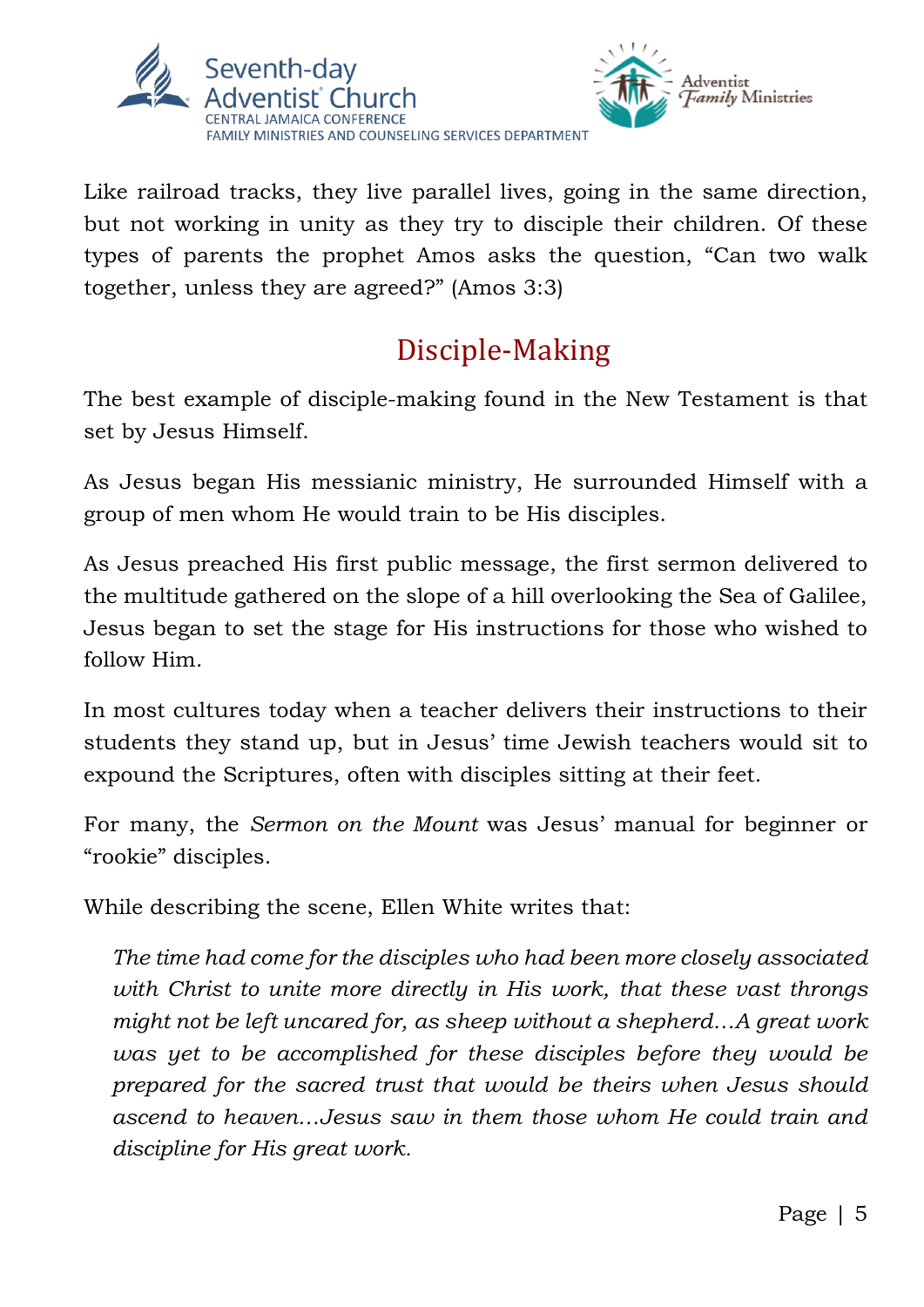



A look at the methods Jesus used reveals several important aspects:

1. First of all, *Jesus gathered the disciples around Him.* Jesus used a small, intimate group.

While we read of several large gatherings, some as large as five thousand people, His work of disciple-making was done with a small group of twelve and later seventy (Matthew 10:1 ff, Luke 10:1 ff).

That is why in our home, with our family, surrounded by our children, our work as disciple-makers is most effective.

2. *Jesus spent time with them.* During three and a half years Jesus and His disciples travelled, ate, slept, worked and rested together.

Except for the times when they were sent on mission journeys (Matthew 10:5), or other errands (Matthew 21:2), the disciples were with Jesus constantly. Ellen White points out that this time together was no coincidence but rather very much part of Jesus' training program for His disciples.

Disciple-making parents spend both quality and quantity time with their children. One cannot be a good disciple-maker unless one invests time in the life of their disciples.

3. In addition, *Jesus taught and trained them.* This teaching and training was done at time privately, like the time the disciples came to the house where Jesus was staying and asked Him to explain to them the parable of the tares of the field (Matthew 13), or when they could not case a demon out of a child suffering from epileptic seizures (Matthew 17:14- 21)

At other times Jesus' teaching and training of the disciples was done while addressing a larger group (Matthew 5, 13, 15).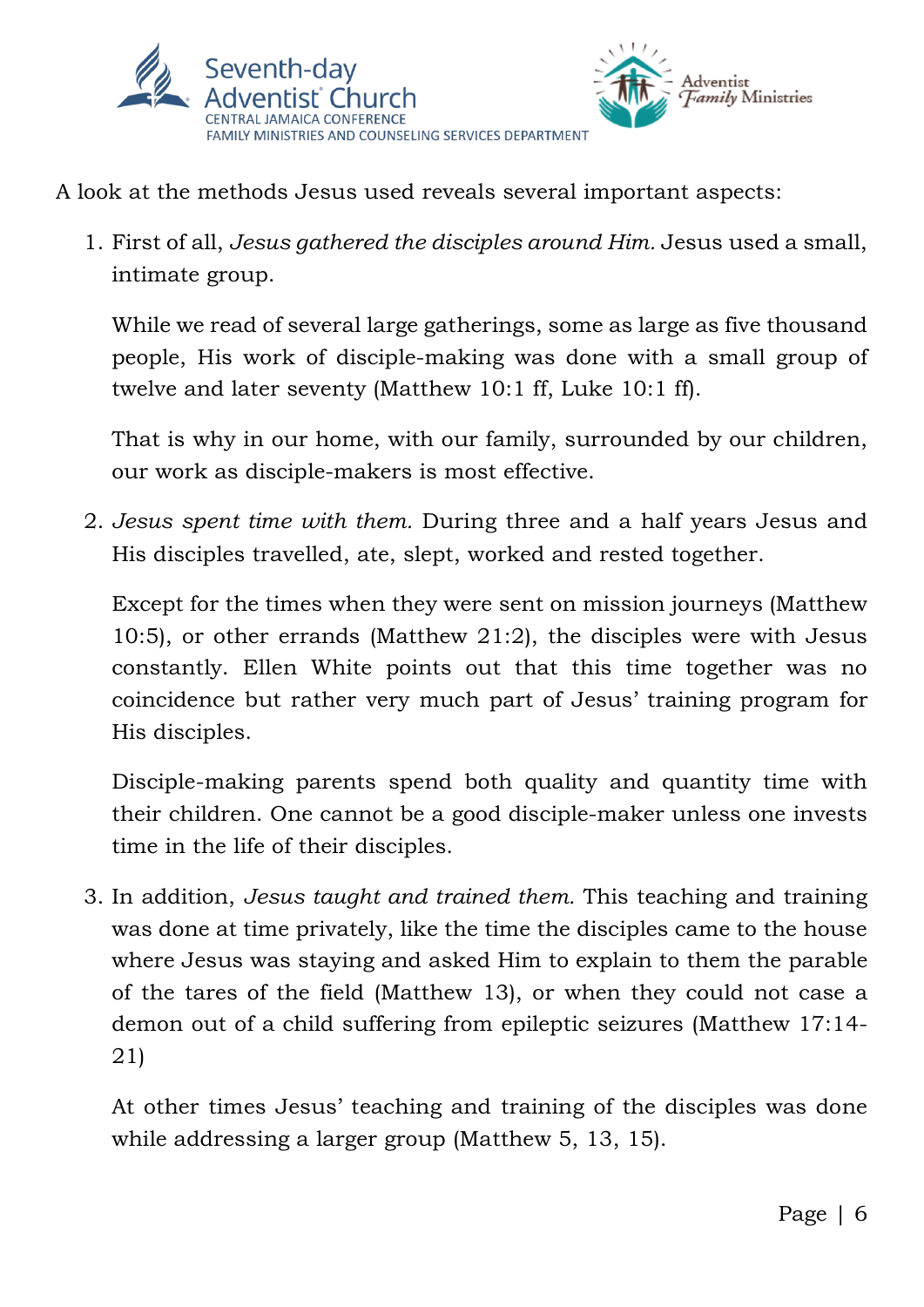

Adventist *Family Ministries* 

There were times when Jesus even had to teach them by settling some disputes and questions among the disciples (Matt 18; Luke 9:46, 22:24).

Disciple-making parents must keep in mind that we are always teaching our children. Our daily interactions with others, how we spend our time, what we do and say, everything is teaching them. Our children are watching us, listening to us, learning from us.

4. *Jesus paired them with a mentor.* When Jesus sent seventy other disciples on their first missionary journey (Luke 10:1 ff), they were not haphazardly matched, but rather carefully selected for the benefit of the younger, less mature ones.

Ellen G. White writes that usually an older, more experienced man was paired with a younger man, and while they did not live together, as a Rabbi and his disciples might, they often met for prayer and counsel.

As a result both were strengthened in the faith.

In her book *Evangelism*, Ellen G. white shows how Jesus practiced the mentoring method among his own disciples by pairing Peter, whose temperament was impulsive and zealous, with John, the beloved disciple, who was milder in character (Luke 22:8; John 20:1-6; Acts 3:1, 4:13, 8:14).

The result was that the shortcomings of one were partially covered by the strengths and virtues of the other.

As disciple-making parents, we can also pair our children of different temperaments for the benefit of both.

5. *He sent them to work for others.* For Jesus, disciples are co-labourers with Him, so while the other aspects of disciple-making are important, His commission to His disciples is to "go and make [other or more] disciples" (Matthew 28:18-20).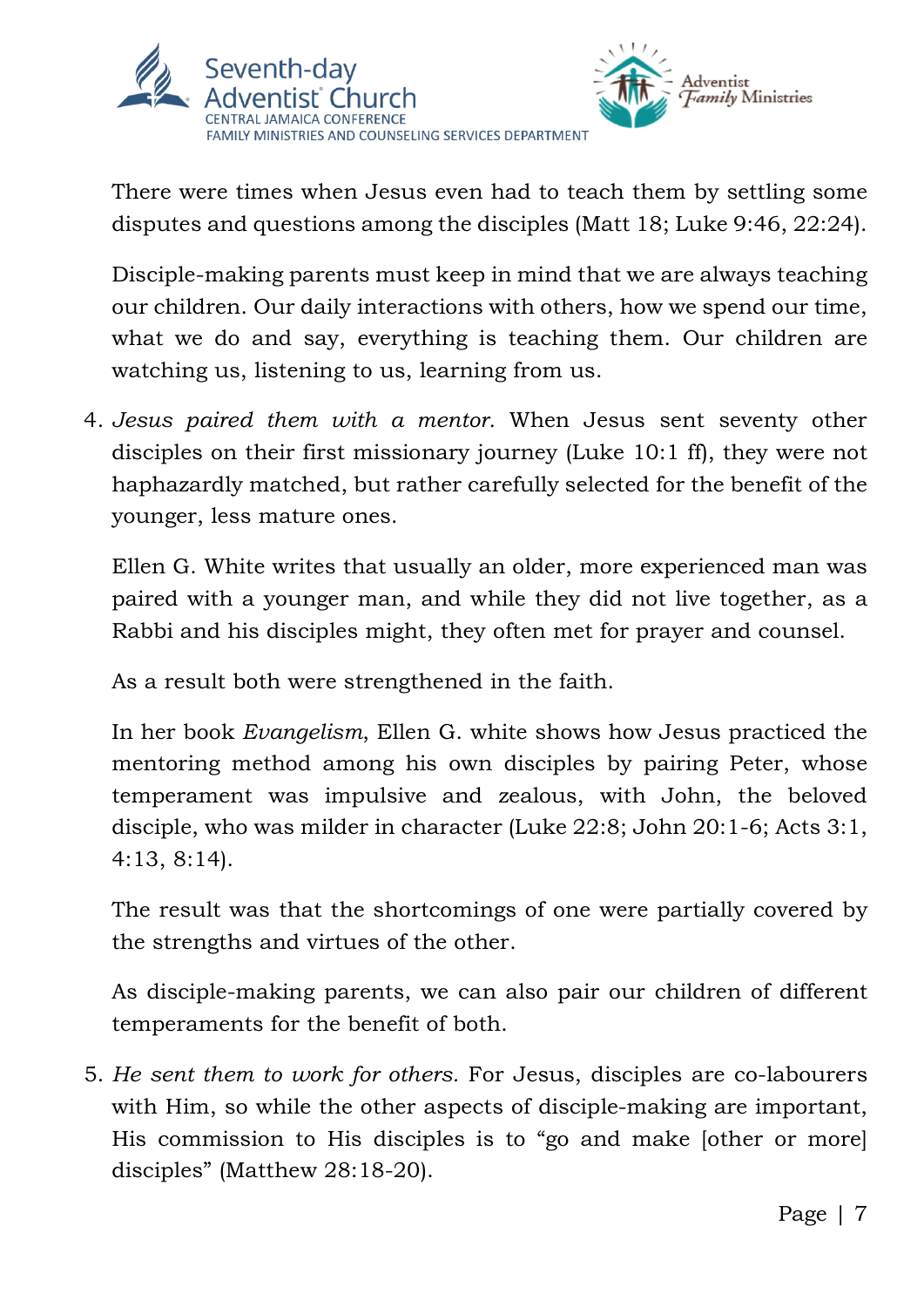

Adventist *Family Ministries* 

Ellen G. White explains that Jesus, when He sent the Twelve and later the seventy, was training them for the individual labour which would multiply in numbers and reach to the far corners of the earth.

It was crucial for them to learn that they "held in trust for the world the glad tidings of salvation".

Disciple-making parents are preparing their children for future ministry, regardless of what career path they choose to take.

6. One final step in Jesus' training of His disciples was that He left them with the assurance that after *He was gone, He would send them the Holy Spirit* (Luke 12:12; John 14:26; Acts 1:8) to be with them and thus they would continue to grow spiritually and in numbers.

Again, Ellen G. White speaks of this transition from Jesus to the Holy Spirit when she writes that Jesus prepared His disciples for the reception of the Holy Spirit by leading them to feel their need of Him, and it was under the Spirit's teaching that they received the final qualification for their ministry and lifework.

Disciple-making parents prepare their children for the time when they will be on their own, and for the time when their parents may rest in death. Disciple-making parents assure their children that they will never be alone but that they Holy Spirit will be their constant companion.

The result of Jesus' training of His disciples was that they were not the same uneducated, uncultured men He first called, but had been changed to reflect Jesus in mind and character, and the result was that people noticed this drastic change. (Acts 4:13).

The ultimate goal of discipleship; that His disciples may be like Him.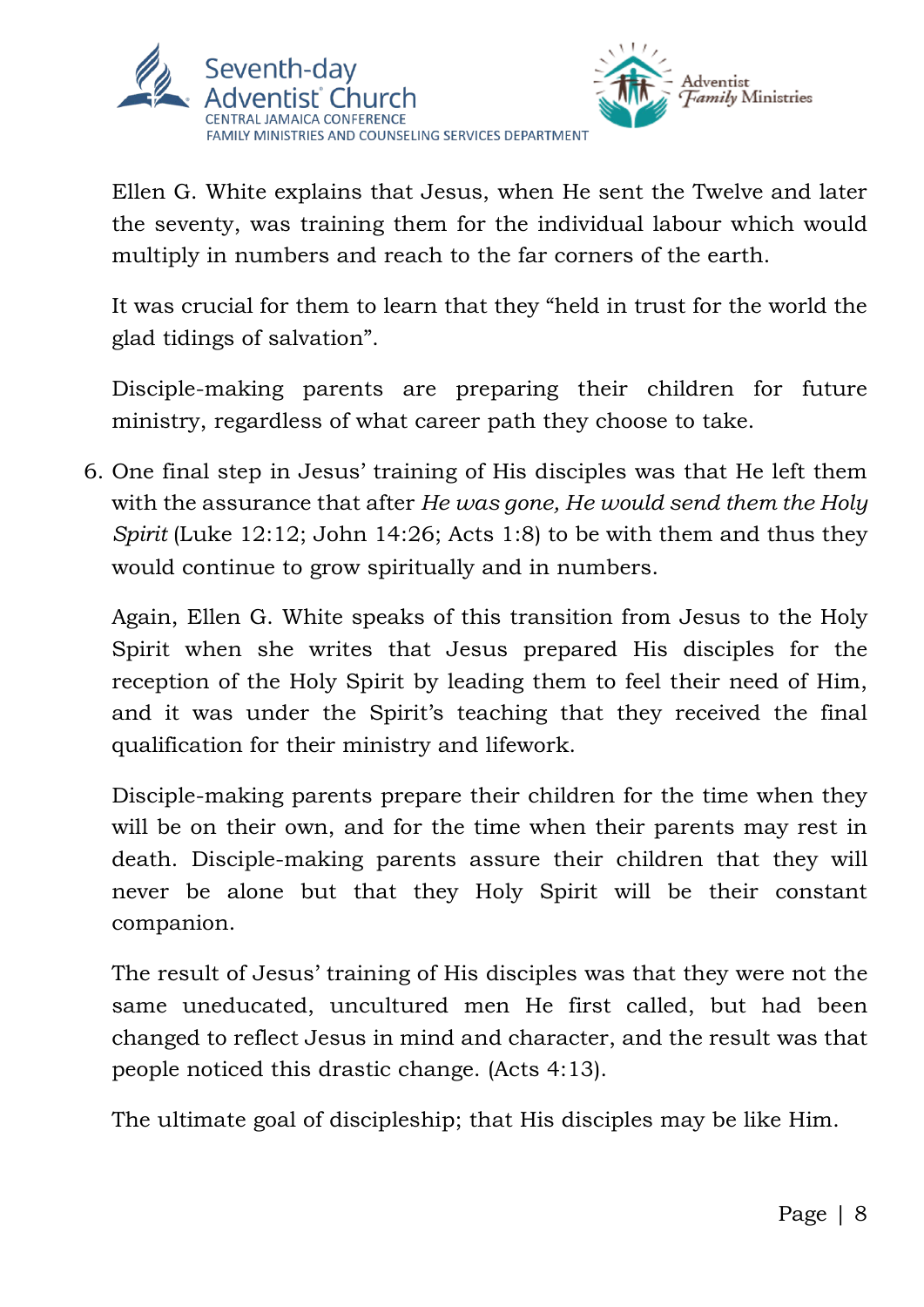



The role of a disciple-making parent is to nurture the children by loving them and relating closely with them, helping them to love others (cf. John 13:35) so they will grow up to be mature, healthy disciples. Parenting small children is not just about teaching them rules and regulations.

Paul refers to the role of parents in the spiritual growth of the child when he challenges them to "bring them up in the nurture and admonition of the Lord" (Ephesians 6:4).

The Greek word for nurture in this text is paideia and means "training, learning, instruction."

This word is used in Hebrews 12:5, 7B8, 11 with a spiritual sense where it was translated as "discipline" or "chastening."

Therefore, the author of Hebrews urges parents to nurture or disciple their children with the use of God's Word, the Bible, borne of the parents' love for God like that described in Deuteronomy 6:5: "you must love the LORD your God with all your heart, all your soul, and all your strength."

And by the way, your marriage also provides an opportunity for discipleship, even when one is married to an unbeliever.

Paul counsels a church members whose spouse is not a believer to remain married to them, if they so consent, because it provides the church member with an opportunity to witness to their spouse and hopefully to help them be sanctified (1 Corinthians 7:12014, 16).

# The Dust of Discipleship

I love the phrase "in the dust of the Rabbi."

It is so foreign to our 21st century ears, but so important for us to understand today.

The implication for disciple-making parents is powerful.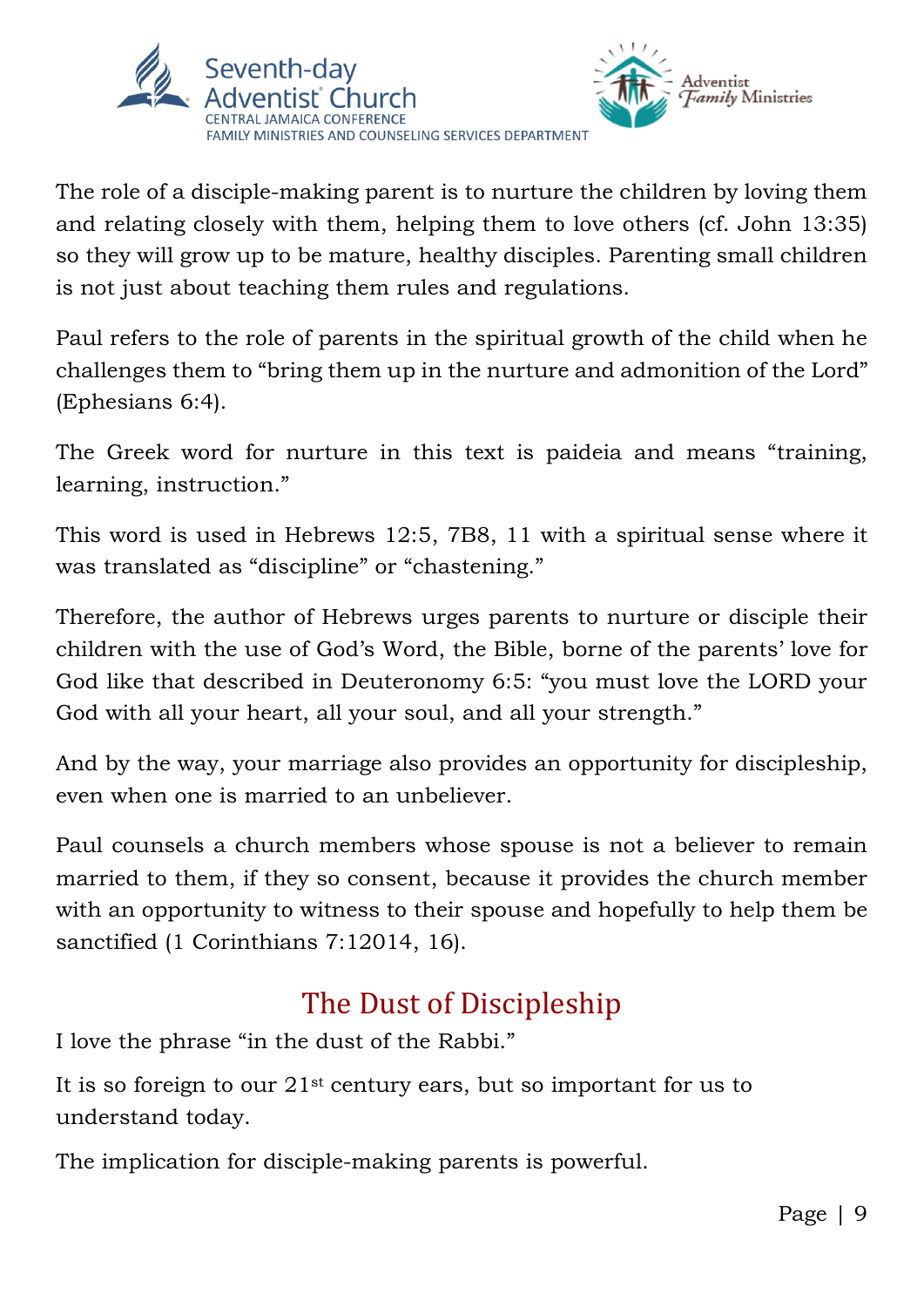



In the dust of the Rabbi. That's where you want to be.

That's where you want your children to be.

And when you see where that is, if you haven't already, you will want to get there as soon as possible

And you will want your children to be there as soon as possible.

You will want to live there.

And you will want your children to live there, too.

So, what does it mean to be "in the dust of the Rabbi"?

To help us understand that phrase, let's go back to first century Israel.

Jesus, the Song of God, came to do something very special in the grand plan of God.

He came to save His people from their sins.

While on earth He undertook a public teaching, preaching and healing ministry to show them how to live a righteous and godly way of life in proper relationship with God.

It was His life and message and ministry that led up to the point of his saving act – his death.

Jesus has many important things to say, do and teach.

So important, in fact, that He called disciples to come after him not only so they could witness it all, but so He could impart to them His way of living His faith.

And some of them He specifically charged with the leadership of taking His message to the whole world (Matthew 28:18-20).

He called disciples after Him just like the religious Rabbis and sages of His day.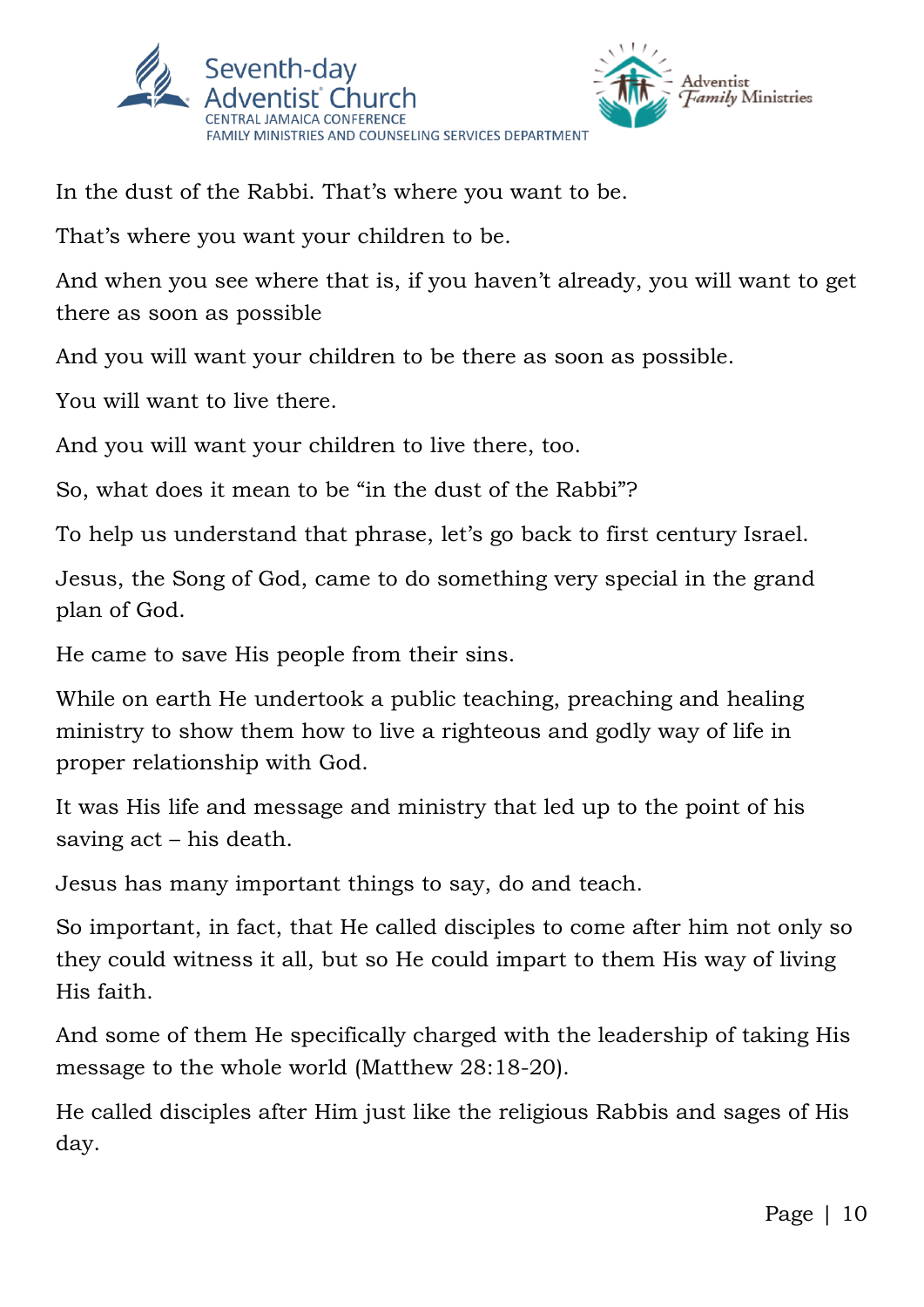



A Rabbi or sage of Jesus' day would take disciples after him whose main job was to follow the Rabbi everywhere he went.

But it wasn't simply to follow him; it was to be with him. It was to learn everything he had to teach.

It was to watch and learn his lifestyle, how he practiced his religion.

It was to ask him questions.

It was to get answers.

It was a first-hand, on-the-job learning and training experience.

Disciples of Rabbis memorized their Rabbi's words.

They literally wanted to become as much like their Rabbi as humanly possible, gaining all his knowledge and wisdom, adopting for themselves how he practiced his religion.

They wanted to eat like him.

They wanted to recite Scripture like him.

They wanted to pray like him.

They wanted to teach like him, serve others like him, help like him and so on.

And they left everything and gave their lives to be their disciple, for life. It was full-time, 27-7-365.

No vacations, no time off, no breaks.

That's why a potential disciple would have to count the cost of discipleship to a famous Rabbi before embarking with him (this is what is happening in Luke 9:57-62).

It was not a fad, a passing interest, or a simple curiosity.

Following a wandering teacher would not always be easy, and often the sleeping arrangements for the night were uncertain.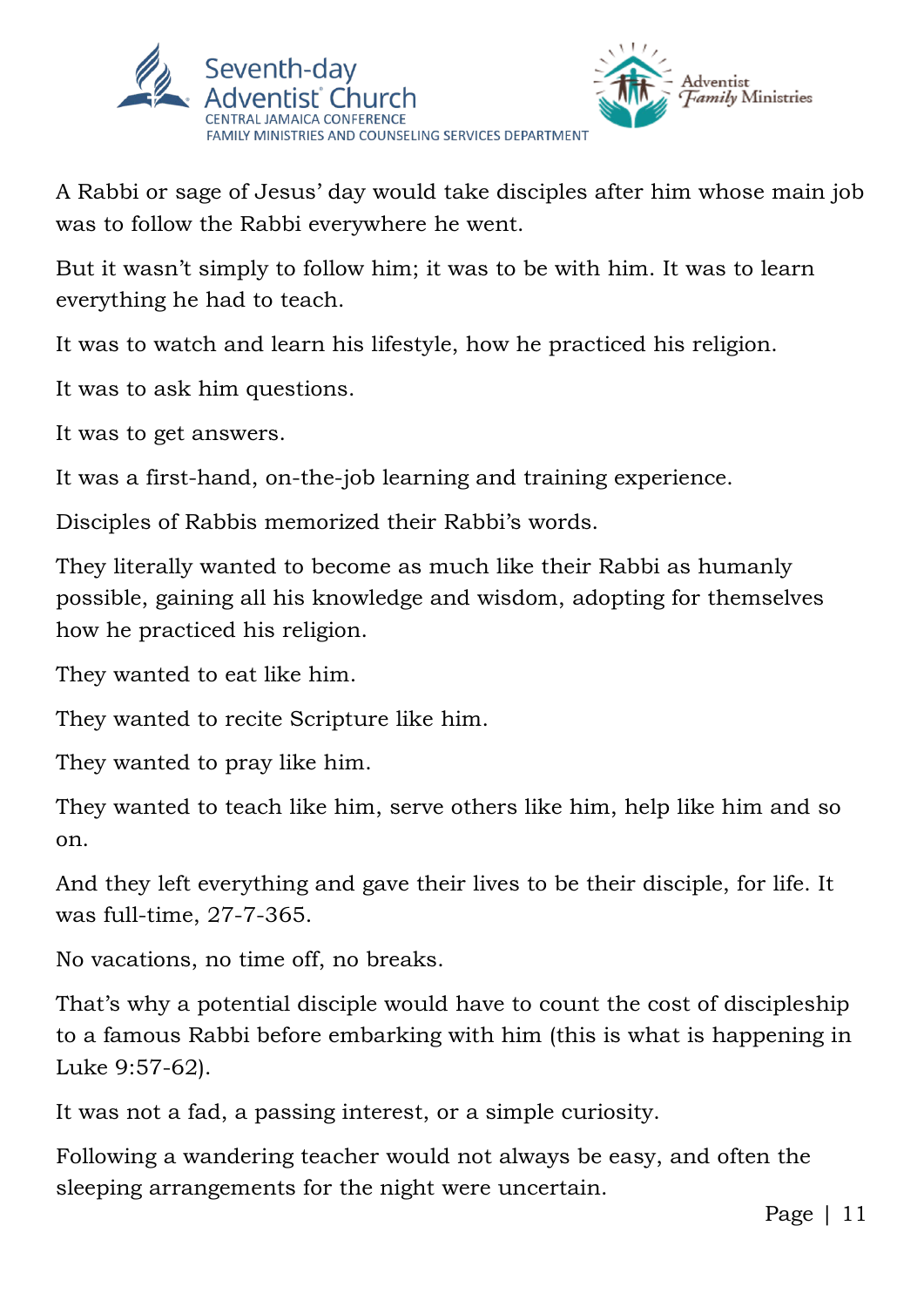



The next meal could also be uncertain.

If they were married, a potential disciple would need to get his wife's permission to leave her for a set time while he was off following the Rabbi.

Others would need to sell some or all of their possessions in order to be detached from them so they could follow the Rabbi.

It was a 100% life commitment for a set period of time.

It was serious business.

It was a complete honour.

So, the phrase "in the dust of the Rabbi" refers to the disciple following closely behind his Rabbi, so much so that the disciple would literally be walking in the dust kicked up from the Rabbi's feet.

It symbolizes the teacher-disciple relationship which often would become closer than the disciple's relationship with his own father.

It symbolizes the adherence of the disciple to the teacher.

It symbolizes the disciple's deep yearning, desire, passion, and willingness to learn everything the Rabbi has to teach.

It symbolizes where God wants us to be today, and where He wants our children to be.

Jesus still calls us to follow Him and his teachings.

He still calls us to give up everything that gets in the way of our disciple walk with Him.

He still calls us to count the cost of discipleship to Him before embarking with Him.

He still calls us to watch His life and learn everything He has to teach; this is where Scripture comes in.